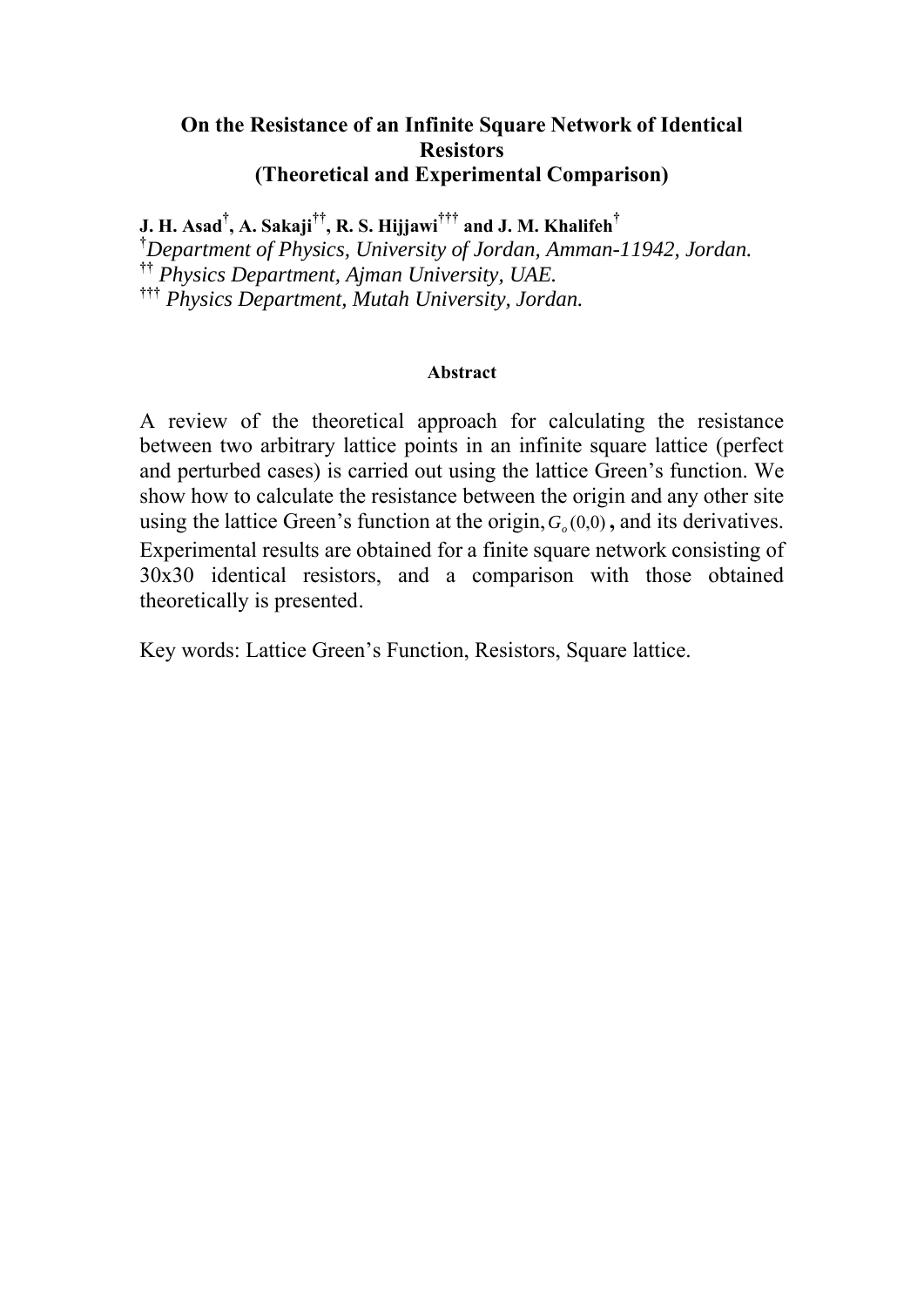## **1. Introduction**

 It is an exiting question to find the resistance between two adjacent lattice points of an infinite square lattice where all the edges represent identical resistors R. This problem was studied well in many references <sup>1</sup><sup>7</sup> , where for finding the resistance between two arbitrary grid points of an infinite square lattice they used a method based on the principle of superposition of current distributions<sup> $3-5$ </sup>. One can find a full discussion for the electric circuit in van der Pol and Bremmer<sup>1</sup>. In the 1970's Montgomery<sup>8</sup> introduced a method for measuring the electrical resistivity of an isotropic material, where he prepared a rectangular prism with edges in principal crystal directions with electrodes on the corners. Based on Montgomery paper, Logan et. al<sup>9</sup> developed Montgomery's method, where they introduced potential series for computing the current flow in the rectangular block.

Recently Cserti<sup>10</sup> and Cserti et. al<sup>11</sup> studied the problem in which they used a alternative method based on the Lattice Green's Function (LGF) which enables us to calculate the resistance between any two arbitrary sites in a perfect and perturbed infinite square lattice.

The LGF has many applications in physics such as describing the interaction between the electrons which is mediated by the Phonons<sup>12</sup>, studying the effect of impurities on the transport properties of metals<sup>13</sup>. studying the transport in inhomogeneous conductors<sup>14</sup>, studying the phase transition in classical two-dimensional lattice coulomb gases <sup>15</sup> , and finally resistance calculation<sup>10,11</sup>. The LGF for the two-dimensional lattice has been studied well<sup>16-19</sup>, and in these references the reader can find useful papers.

The LGF presented in this paper is related to the LGF of the Tight-Binding Hamiltonian  $(TBH)^{13}$ . In the following we show how to calculate the resistance between the origin and any other site using  $G<sub>o</sub>(0,0)$  and its derivatives. The resistance between the origin and a lattice site  $(l, m)$  in a constructed finite perfect square mesh (30x30 resistors) is measured. Also, the resistance between the origin and a lattice site  $(l, m)$  in the same constructed mesh, when one of the resistors is broken (i.e. perturbed) is measured. Finally, a comparison is carried out between the measured resistances and those calculated by Cserti's method<sup>10,11</sup>. We believe that investigation of the resistance of square network of resistors should be interested in the field of arrays of Josephson junctions of high  $T_c$ superconducting materials  $20 - 22$ . The investigation of electrophysical properties of such systems in the normal state before superconducting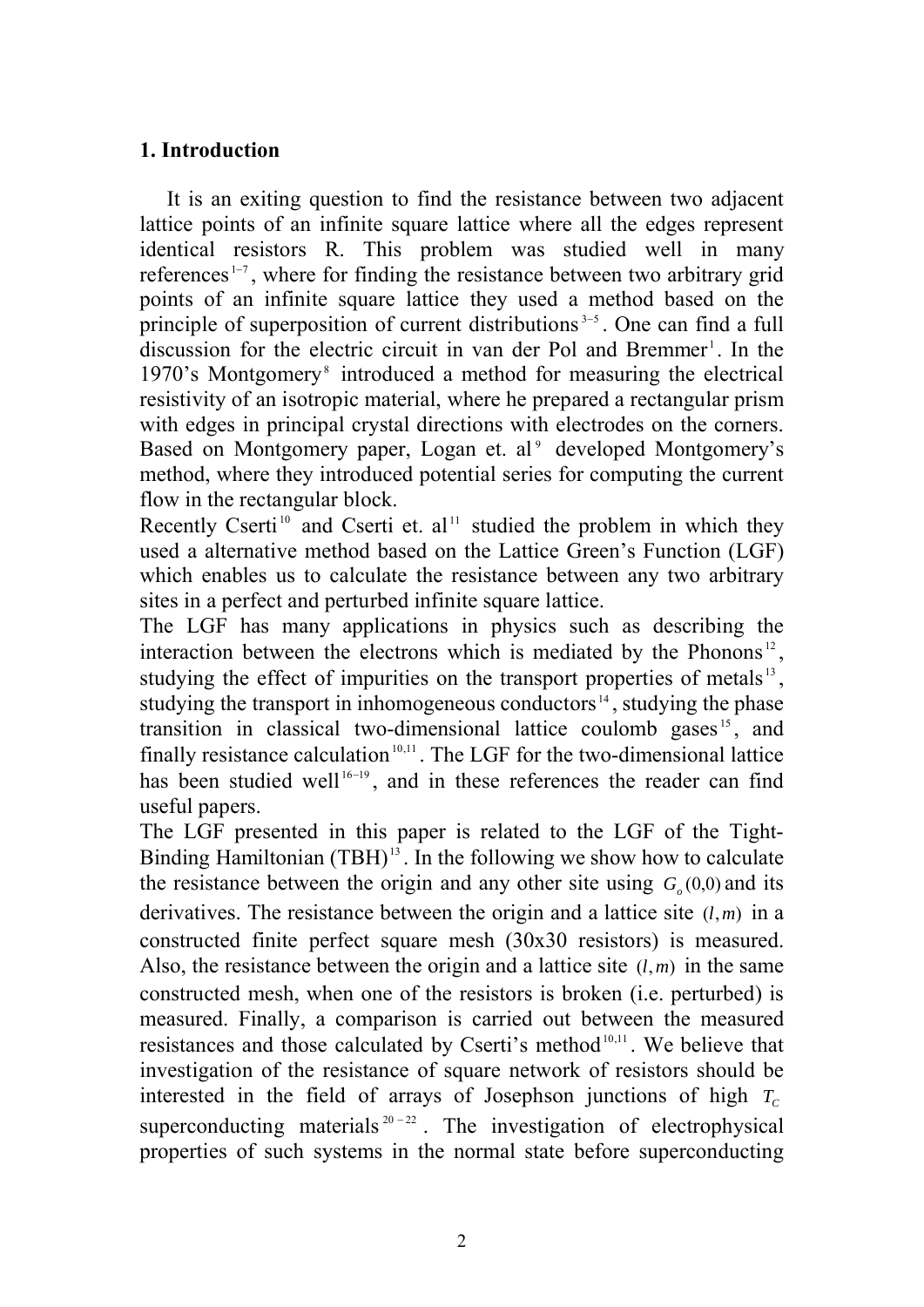transition, and the content of this manuscript is helpful for electric circuit design and the method is instructive.

## **2. Theoretical Results**

## **2.1 Perfect Square Lattice**

In an infinite square lattice consisting of identical resistances R, the resistance between the origin and any lattice point  $(l, m)$  can be calculated using $10$ 

$$
R_o(l,m) = R[G_o(0,0) - G_o(l,m)]
$$
\n(1)

where  $G<sub>o</sub>(0,0)$  is the LGF of the infinite square lattice at the origin, and  $G_a(l,m)$  is the LGF at the site  $(l,m)$ .

First of all, the resistance between two adjacent points can easily be obtained as

$$
R_o(1,0) = R[G_o(0,0) - G_o(1,0)].
$$
\n(2)

 $G<sub>o</sub>(1,0)$  can be expressed as (see Appendix A)

$$
G_o(1,0) = \frac{1}{2} [tG_o(0,0) - 1] \quad ; \quad t = 2.
$$
 (3)

Where t is the energy.

 and t=2 refers to the energy of the infinite square lattice at which the density of states (the imaginary parts of the LGF) is singular (Van Hove singularities)  $23-25$ .

Thus, Eq. (2) becomes

$$
R_o(1,0) = R[G_o(0,0) - G_o(0,0) + \frac{1}{2}] = \frac{R}{2}.
$$
\n(4)

So,  $R_o(1,0) = R_o(0,1) = \frac{R}{2}$ . (due to the symmetry of the lattice).

The same result was obtained by Venzian<sup>3</sup>, Atkinson et. al.<sup>4</sup>, and  $C$ serti $^{10}$ 

To calculate the resistance between the origin and the second nearest neighbors (i.e.  $(1, 1)$ ) then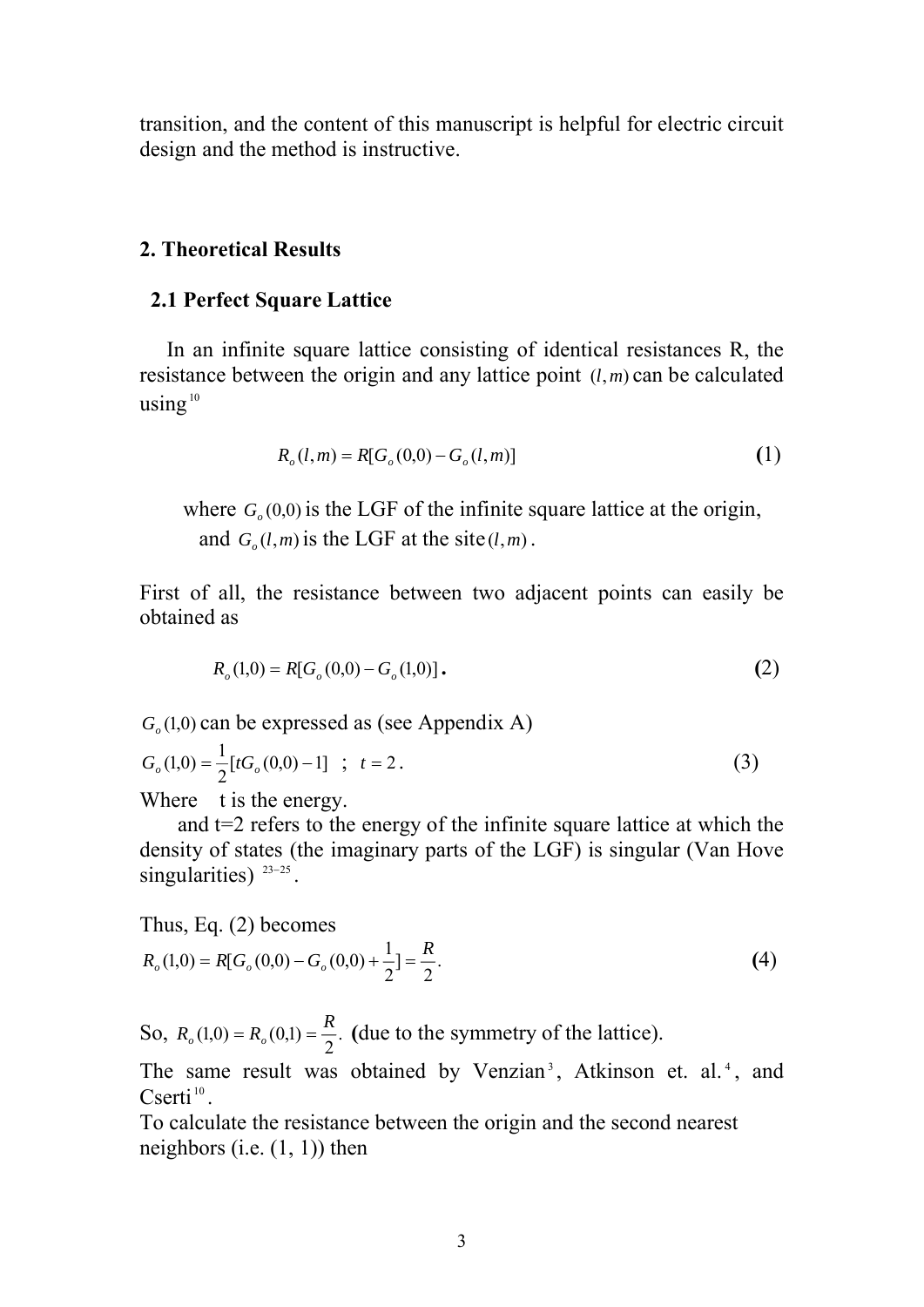$$
R_o(1,1) = R[G_o(0,0) - G_o(1,1)].
$$
\n(5)

 $G<sub>o</sub>(1,1)$  can be expressed in terms of  $G<sub>o</sub>(0,0)$  and  $G<sub>o</sub>'(0,0)$  as (see Appendix A)

$$
G_o(1,1) = \left(\frac{t^2}{2} - 1\right)G_o(0,0) - \frac{t}{2}(4 - t^2)G'_o(0,0) \,. \tag{6}
$$

$$
G_o(0,0) = \frac{2}{\pi t} K(\frac{2}{t}) \text{ and } G'_o(0,0) = \frac{-E(\frac{2}{t})}{\pi t(t-2)} - \frac{1}{\pi t^2} K(\frac{2}{t}).
$$
 (7)

Where  $K(\frac{2}{r})$ *t*  $K(\frac{2}{r})$  and  $E(\frac{2}{r})$ *t*  $E(\frac{2}{r})$  are the elliptic integrals of the first kind and second kind respectively.

Substituting the last two expressions into Eq. (4), one obtains

$$
R_o(1,1) = \frac{2R}{\pi} \,. \tag{8}
$$

Again our result is the same as Cserti<sup>10</sup> and Venezain<sup>3</sup>.

Finally, to find the resistance between the origin and any lattice site  $(l,m)$  one can use the above method, or we may use the recurrence formulae presented by Cserti  $^{10}$  (i.e. Eq. 32).

So, using Eq.  $(32)$  in Cserti<sup>10</sup> and the known values of  $R_o(0,0) = 0$ ,  $R_o(1,0) = \frac{R}{2}$  and  $R_o(1,1) = \frac{2R}{\pi}$  we calculate exactly the resistance for arbitrary sites. The same result was obtained by Atkinson et. al<sup>4</sup>, and below are some calculated values:

$$
\frac{R_o(2,0)}{R} = 0.7267, \frac{R_o(3,0)}{R} = 0.8606, \text{ and } \frac{R_o(4,0)}{R} = 0.9539.
$$

For large values of *l* or/and *m* the resistance between the origin and the site  $(l, m)$  is given as <sup>10</sup>

$$
R_o(l,m) = \frac{R}{\pi} (Ln\sqrt{l^2 + m^2} + \gamma + \frac{Ln8}{2})
$$
\n(9)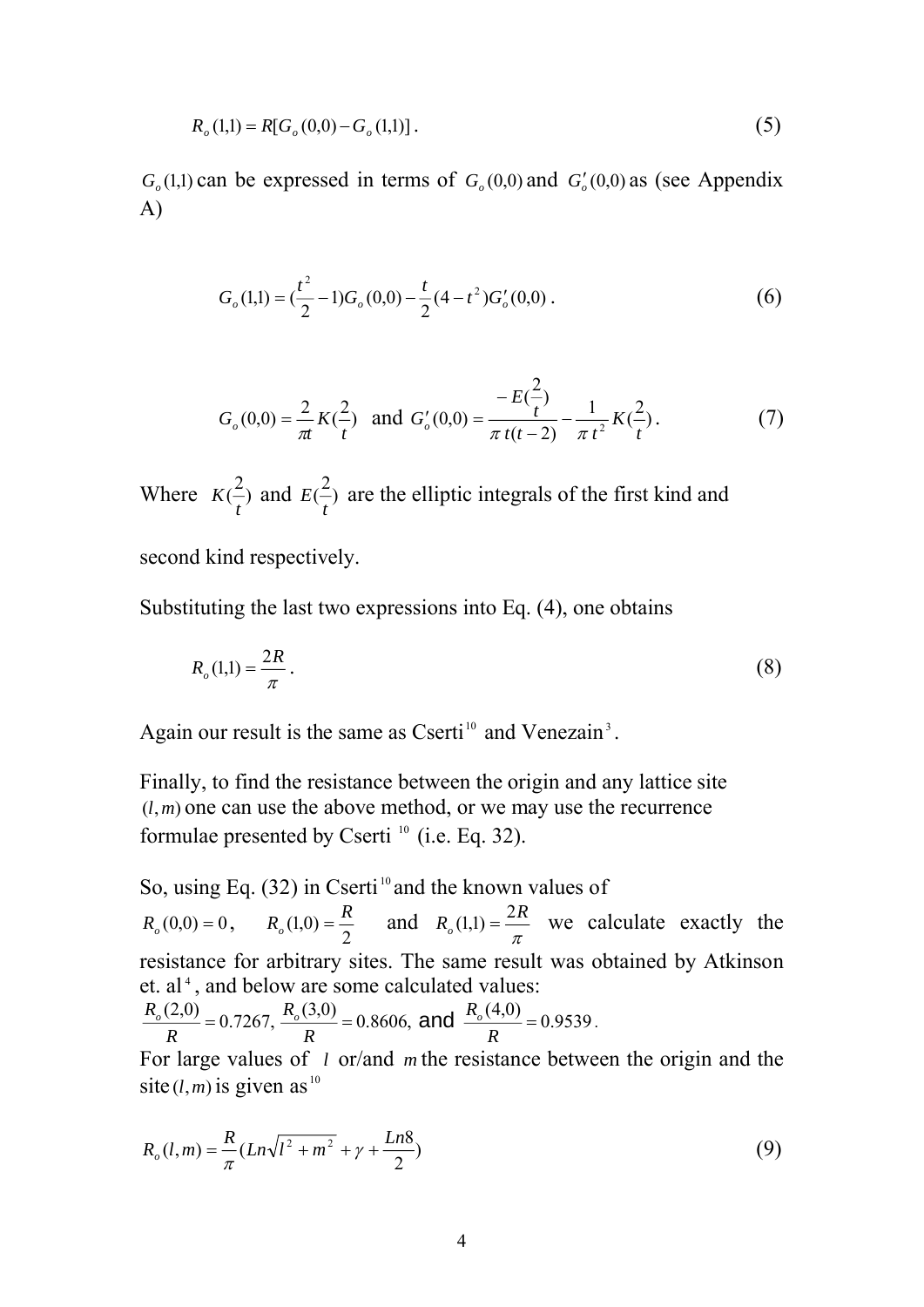where  $\gamma = 0.5772$  is the Euler-Mascheroni constant <sup>26</sup>. Venezain obtained the same result $3$ 

Finally, as *l* or *m* goes to infinity then the resistance in a perfect infinite square lattice divergence.

#### **2.2 Perturbed Square Lattice (a bond is broken)**

 The resistance between the sites *i* and *j* of the perturbed infinite square lattice where the bond between the sites  $i_a$  and  $j_a$  is broken can be calculated using $11$ 

$$
R(i, j) = R_o(i, j) + \frac{[R_o(i, j_o) + R_o(j, i_o) - R_o(i, i_o) - R_o(j, j_o)]^2}{4[R - R_o(i_o, j_o)]}.
$$
\n(10)

where  $i = (i_x, i_y)$ ,  $J = (j_x, j_y)$ ,  $i_o = (i_{ox}, i_{oy})$  and  $j_o = (j_{ox}, j_{oy})$ . The resistance between the ends of the removed bond (i.e.  $R(i_a, i_a)$ ) is equal to  $R^{11}$ .

To calculate the resistance in the perturbed network, one has to specify clearly the ends of the removed bond. For example, when the broken bond is taken to be between the sites  $i_a = (0,0)$  and  $j_a = (1,0)$  we found using Eq.  $(10)$  that:

$$
\frac{R(1,0)}{R} = 1.0000, \frac{R(2,0)}{R} = 0.9908, \frac{R(3,0)}{R} = 1.0614, \text{ and } \frac{R(4,0)}{R} = 1.1300.
$$

Now, if the broken bond is shifted and taken to be between the sites  $i_{o} = (1,0)$  and  $j_{o} = (2,0)$  we found again using Eq. (10) that:

$$
\frac{R(1,0)}{R} = 0.5373, \ \frac{R(2,0)}{R} = 0.9908, \ \frac{R(3,0)}{R} = 0.9634, \text{and } \frac{R(4,0)}{R} = 1.0189.
$$

For large separation between the two sites, then

$$
R(i, j) = R_o(i, j) + \frac{\left[\frac{R}{\pi}Ln\sqrt{\frac{i^2 j^2 + i^2 i_o^2 + j_o^2 j^2 + j_o^2 i_o^2}{i^2 j^2 + i^2 j_o^2 + i_o^2 j^2 + i_o^2 j_o^2}\right]^2}{4[R - R_o(i, j)]}.
$$
(11)

Now, as *i* or/and *j* goes to infinity then  $R(i, j) \to R_o(i, j)$ . (12)

that is, the perturbed resistance between arbitrary sites goes to the perfect resistance as the separation between the two sites goes to infinity.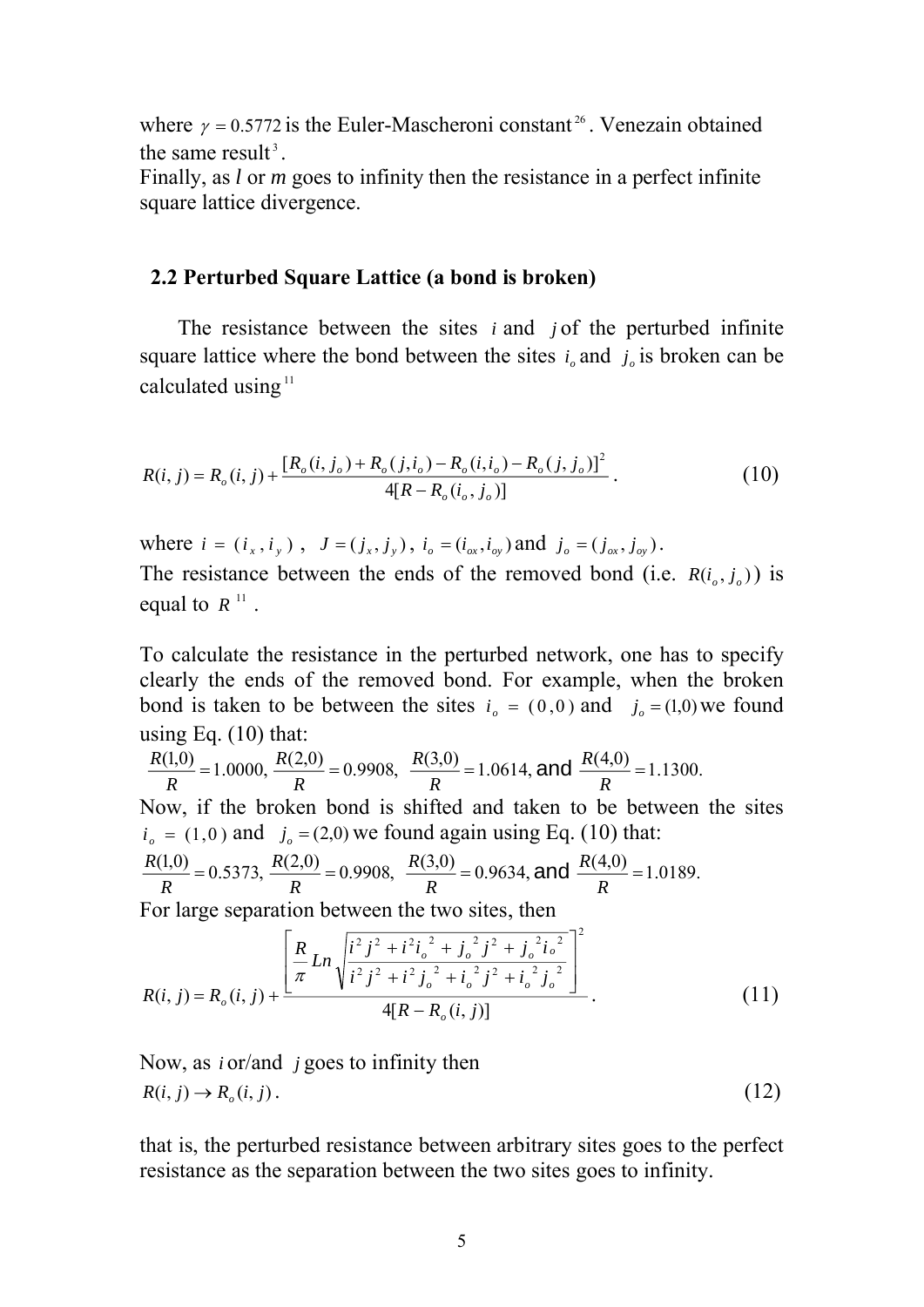#### **3. Experimental Results**

.

To study the resistance of a finite square lattice experimentally we constructed a finite square network of identical  $(30 \times 30)$  carbon resistors, each have a value of  $(1 K\Omega)$  and a tolerance of  $(1\%)$ .

#### **3.1 Perfect Case**

 Using the constructed network, the resistance between the origin and the site *(l,m)* is measured (using two-point probe). Below are some measured values:

 $\frac{R_{o}(1,0)}{R}$  = 0.4997,  $\frac{R_{o}(2,0)}{R}$  = 0.7283,  $\frac{R_{o}(3,0)}{R}$  = 0.8642, and  $\frac{R_{o}(4,0)}{R}$  = 0.9616. The above measured values are very close to those calculated in section 2.1.

## **3.2 Perturbed Case**

In this section the bond between the sites  $i_o = (0,0)$  and  $j_o = (1,0)$  is removed and the resistance between the sites  $i = (0,0)$  and  $j = (j_x, j_y)$  is measured using the same network. Below are some measured values:

$$
\frac{R(1,0)}{R} = 1.0020, \frac{R(2,0)}{R} = 0.9939, \frac{R(3,0)}{R} = 1.0670, \text{ and } \frac{R(4,0)}{R} = 1.1410.
$$

Now, the broken bond is shifted to be between the sites  $i_0 = (1,0)$  and  $j<sub>o</sub> = (2,0)$ . Again we measure the resistance between the sites  $i = (0,0)$  and  $j = (j_x, j_y)$ , and below are some measured values:

$$
\frac{R(1,0)}{R} = 0.5372, \frac{R(2,0)}{R} = 0.9939, \frac{R(3,0)}{R} = 0.9689, \text{ and } \frac{R(4,0)}{R} = 1.0290.
$$

As shown, one can see that there is an excellent agreement between the measured and the calculated values.

### **4. Results and Discussion**

From the Figures shown the resistance in an infinite square lattice is symmetric under the transformation  $(l,m) \rightarrow (-l,-m)$  due to the inversion symmetry of the lattice. However, the resistance in the perturbed infinite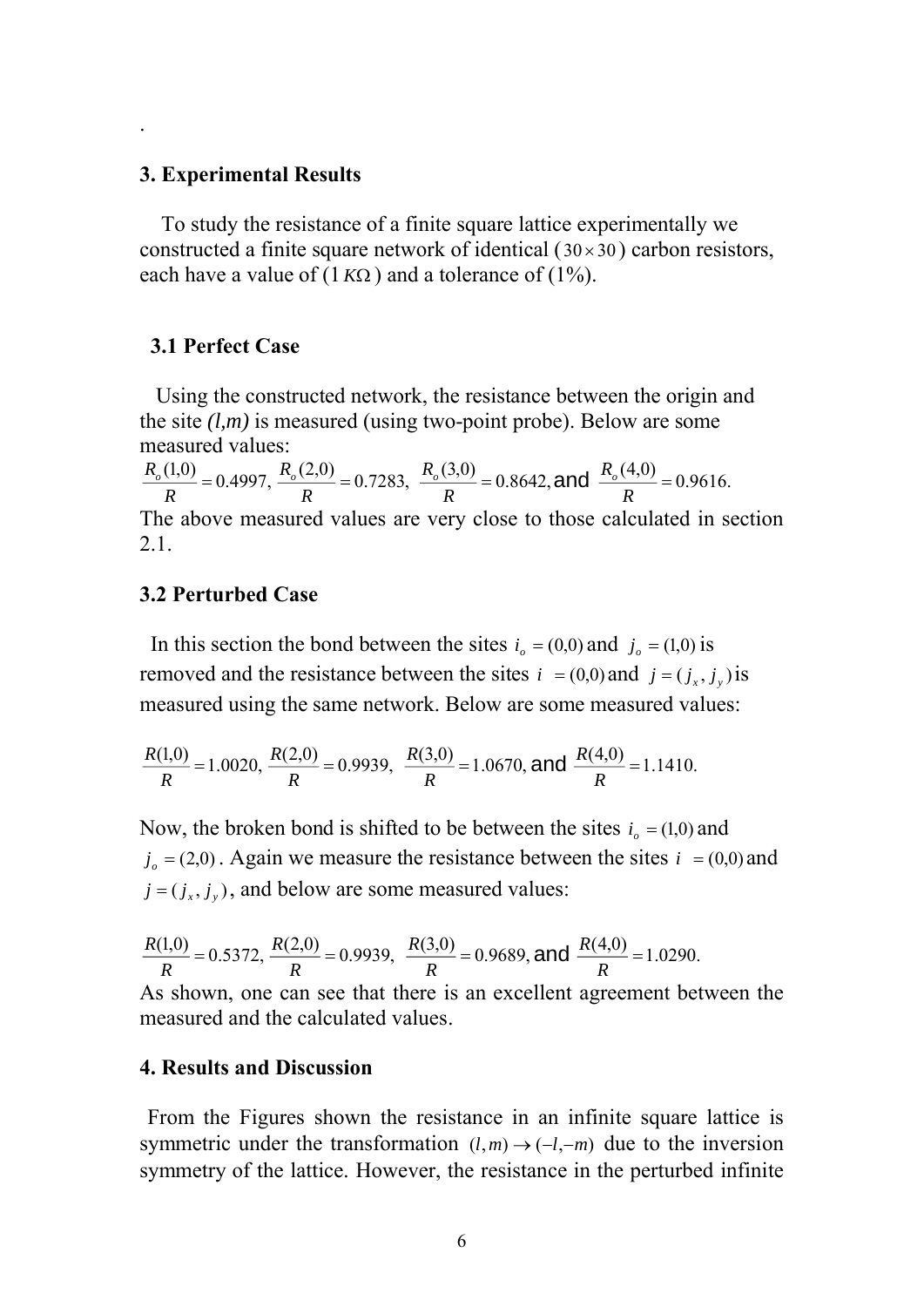square lattice is not symmetric due to the broken bond, except along the [01] direction since there is no broken bond along this direction.

Also, one can see that the resistance in the perturbed infinite square lattice is always larger than that in a perfect lattice and this is due to the positive second term in Eq. (10). But as the separation between the sites increases the perturbed resistance goes to that of a perfect lattice.

The constructed mesh gives accurately the bulk resistance shown in Figs. 3.1-3.6, and this means that a crystal consisting of (30x30) atoms enables one to study the bulk properties of the crystal in a good way. But, as we approach the edge then the measured resistance exceeds the calculated one and this is due to the edge effect. Also, one can see from the figures that the measured resistance is symmetric in the perfect mesh, which is expected.

 Fig. 3.4 and Fig. 3.6 show that the measured resistance along the [01] direction is nearly symmetric within experimental error, which is expected due to the fact that there is no broken bond along this direction, and this is in agreement with the theoretical result.

Finally, our values are in good agreement with the bulk values calculated by Cserti's method<sup>10,11</sup>. Derivation of the resistance of a finite square lattice is under investigation in order to compare with the realistic experimental results.

### **References**

- 1- B. Van der Pol and H. Bremmer, Operational Calculus Based on the Two-Sided Laplace integral (Cambridge University Press, England, 1955)  $2<sup>nd</sup>$  ed., p. 372.
- 2- P. G. Doyle and J. L. Snell, Random walks and Electric Networks, (The Carus Mathematical Monograph, series **22**, The Mathematical Association of America, USA, 1984) pp. 83.
- 3- Venezian, G. 1994. Am. J. Phys. **62**, 1000.
- 4- Atkinson, D. and Van Steenwijk, F. J. 1999. Am. J. Phys. **67**, 486.
- 5- R. E. Aitchison. 1964. Am. J. Phys. **32**, 566.
- 6- F. J. Bartis. 1967. Am. J. Phys. **35**, 354.
- 7-Monwhea Jeng. 2000. Am. J. Phys. **68(1)**, 37.
- 8-H. C. Montgomery. 1971. J. Appl. Phys. 42(**7**):2971.
- 9- B. F. Logan, S. O. Rice, and R. F. Wick. 1971. J. Appl. Phys. 42(**7**):2975.
- 10- Cserti, J. 2000. Am.J.Phys.**68**, 896.
- 11-Cserti J, Gyula, D. and Attila P. 2002. Am. J. Phys, **70**, 153.
- 12- Rickayzen, G. Green's Functions and Condensed Matter. 1980. Academic Press, London.
- 13- Economou, E. N. Green's Function in Quantum Physics. 1983. Spriger-Verlag,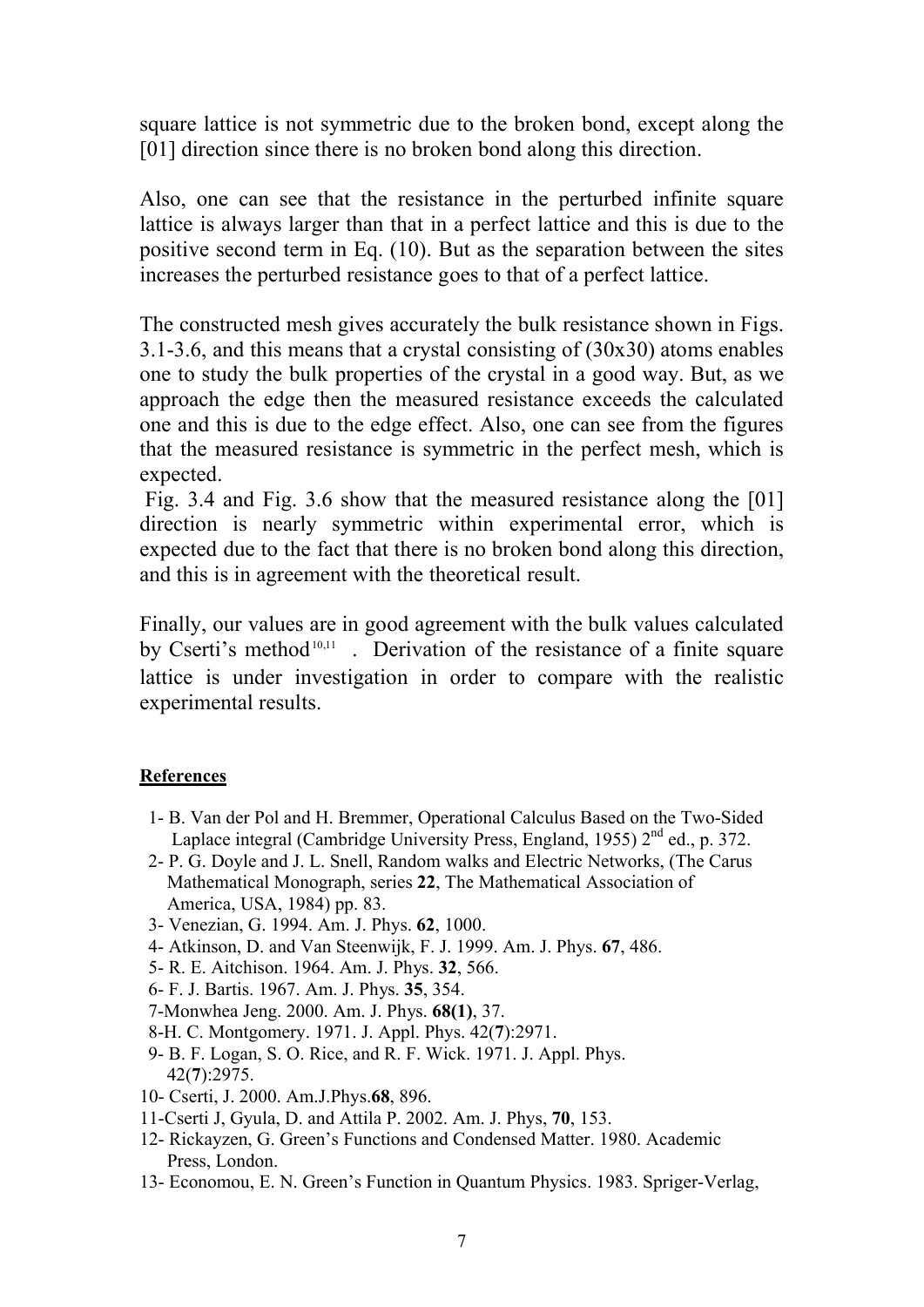Berlin.

- 14- Kirpatrick, S. 1973. Rev. Mod. Phys. **45**, 574.
- 15- Lee, J. and Teitel, S. 1992. Phys. Rev. B. **46**, 3247.
- 16- Hijjawi, R. 2002. PhD Thesis, University of Jordan( unpublished).
- 17- Morita, T. and Horigucih, T. 1971. *J. of Math. Phys.* **12**(6), 986.
- 18-Morita, T. 1971. J. of Math. Phys.**12**(8),1744.
- 19-Katsura, S. and Inawashiro, S. 1971. J. of Math. Phys. **12**(8),1622.
- 20-G. Alzetta, E. Arimondo, R. M. Celli and F. Fuso. 1994. J. Phys. III France. 1495.
- 21-H.S.J.Van der Zant, F.C.Fritschy, W.J.Elion,L.J.Geerligs and J.E.Mooij.1992. Phys. Rev. Lett. 69, 2971.
- 22-D. Kimhi, F. Leyvraz, and D. Ariosa.1984. Phys. Rev. B 29,1487.
- 23-J. M. Ziman, Principles of The Theory of Solid (Cambridge U.P.,Cambridge, 1972).
- 24-N.W.Ashcroft and N.D.Mermin,Solid State Physics (Sanders College Publishing, Philadelphia, PA, 1976).
- 25-C. Kittle, Introduction to Solid State Physics (Wiley, New York, 1986), 6<sup>th</sup> ed.
- 26- Arfken, G. B. and Weber, H. J. 1995. Mathematical Methods for Physists. Academic Press, San Diego, CA, 4<sup>th</sup>, Ed.
- 27- T. Horiguchi, and T. Morita. " Note on the Lattice Green's Function for the Simple Cubic Lattice" J. Phy. C (8) :L232(1975).
- 28- R. S. Hijjawi, and J. M. Khalifeh. "Remarks on the lattice Green's Function, the General Glasser Case". J. Theo. Phys., 41, 1769 (2002).
- 29- R. S. Hijjawii, J. H. Asad, A. Sakaji, and J. M. Khalifeh. " Lattice Green's Function for the face Centered cubic Lattice". Int. J. Theo. Phys., (43) 11:2299.
- 30- I .S. Gradshteyn and I. M. Ryzhik, Tables of Integrals, Series, and Products (Academic, New York, 1965).
- 31- Bateman Manuscript Project, Higher Transcendental Functions, Vol. I,edited by A. Erdelyi *et al*.(McGraw-Hill, New York, 1963).
- 32- P. M. Morse and H. Feshbach, Methods of Theoretical Physics (McGraw-Hill, New York, 1953).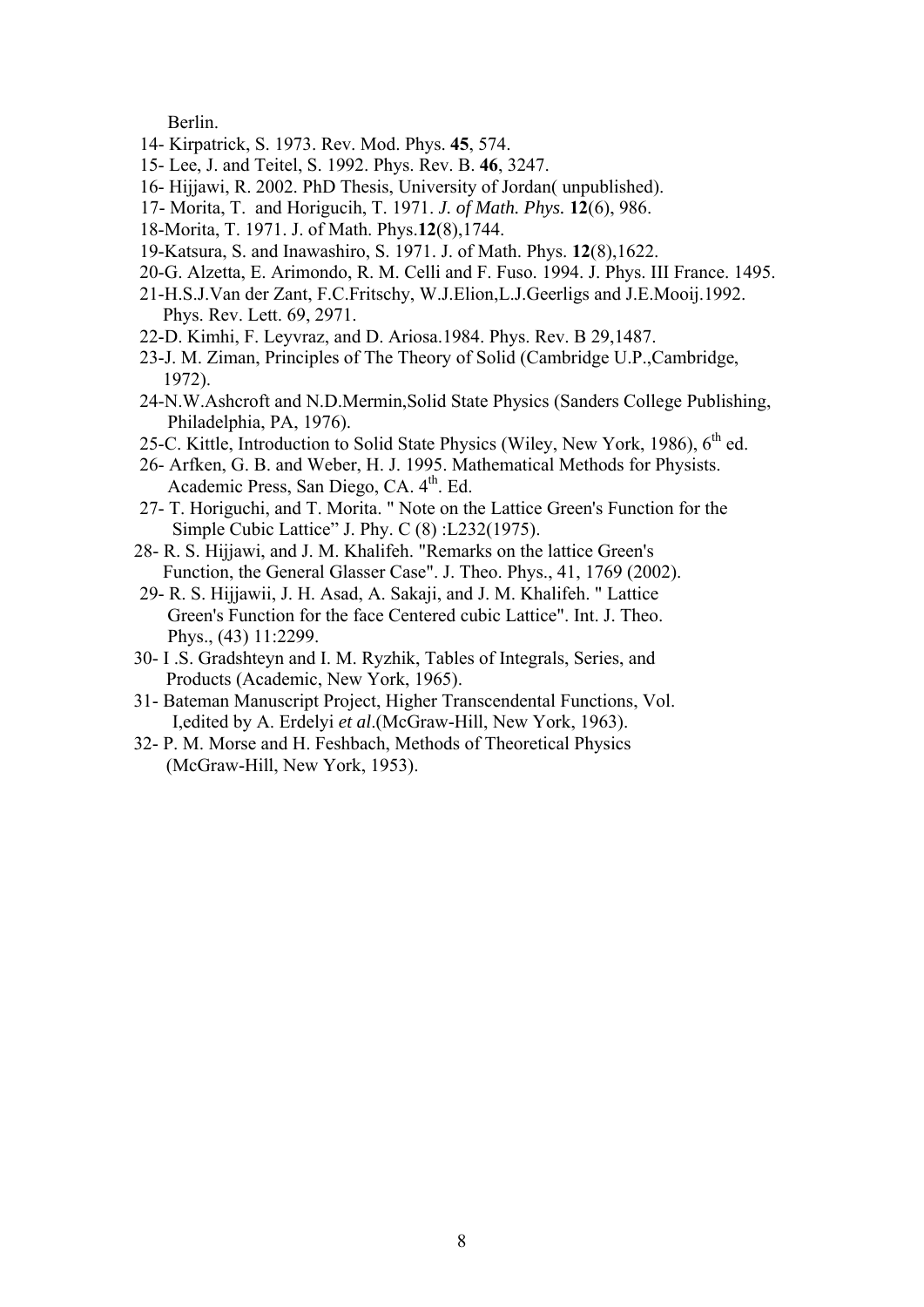#### **Figure Captions**

**Fig. 3.1** The resistance between  $i = (0,0)$  and  $j = (j,0)$  of the perfect square lattice as a function of  $j_x$ ; calculated (squares) and measured (circles) along the [10] direction. **Fig. 3.2** The resistance between  $i = (0,0)$  and  $j = (j_x, j_y)$  of the perfect square lattice as a **function of**  $j_x$  and  $j_y$ ; calculated (squares) and measured (circles) along the [11] direction. **Fig. 3.3 The resistance between**  $i = (0,0)$  and  $j = (j_x,0)$  of the perturbed square lattice as a function of  $j_x$ ; calculated (squares) and measured (circles) along the [10] direction. The ends of **the removed bond are**  $i_o = (0,0)$  and  $j_o = (1,0)$ .

**Fig. 3.4 The resistance between**  $i = (0,0)$  and  $j = (0, j_y)$  of the perturbed square lattice as a function of  $j_{y}$ ; calculated (squares) and measured (circles) along the [01] direction. The ends of **the removed bond are**  $i_o = (0,0)$  and  $j_o = (1,0)$ .

**Fig. 3.5 The resistance between**  $i = (0,0)$  and  $j = (j_x,0)$  of the perturbed square lattice as a function of  $j_x$ ; calculated (squares) and measured (circles) along the [10] direction. The ends of **the removed bond are**  $i_o = (1,0)$  and  $j_o = (2,0)$ .

**Fig. 3.6 The resistance between**  $i = (0,0)$  and  $j = (0, j_y)$  of the perturbed square lattice as a function of  $j<sub>y</sub>$ ; calculated (squares) and measured (circles) along the [01] direction. The ends **of the removed bond are**   $i_o = (1,0)$  and  $j_o = (2,0)$ .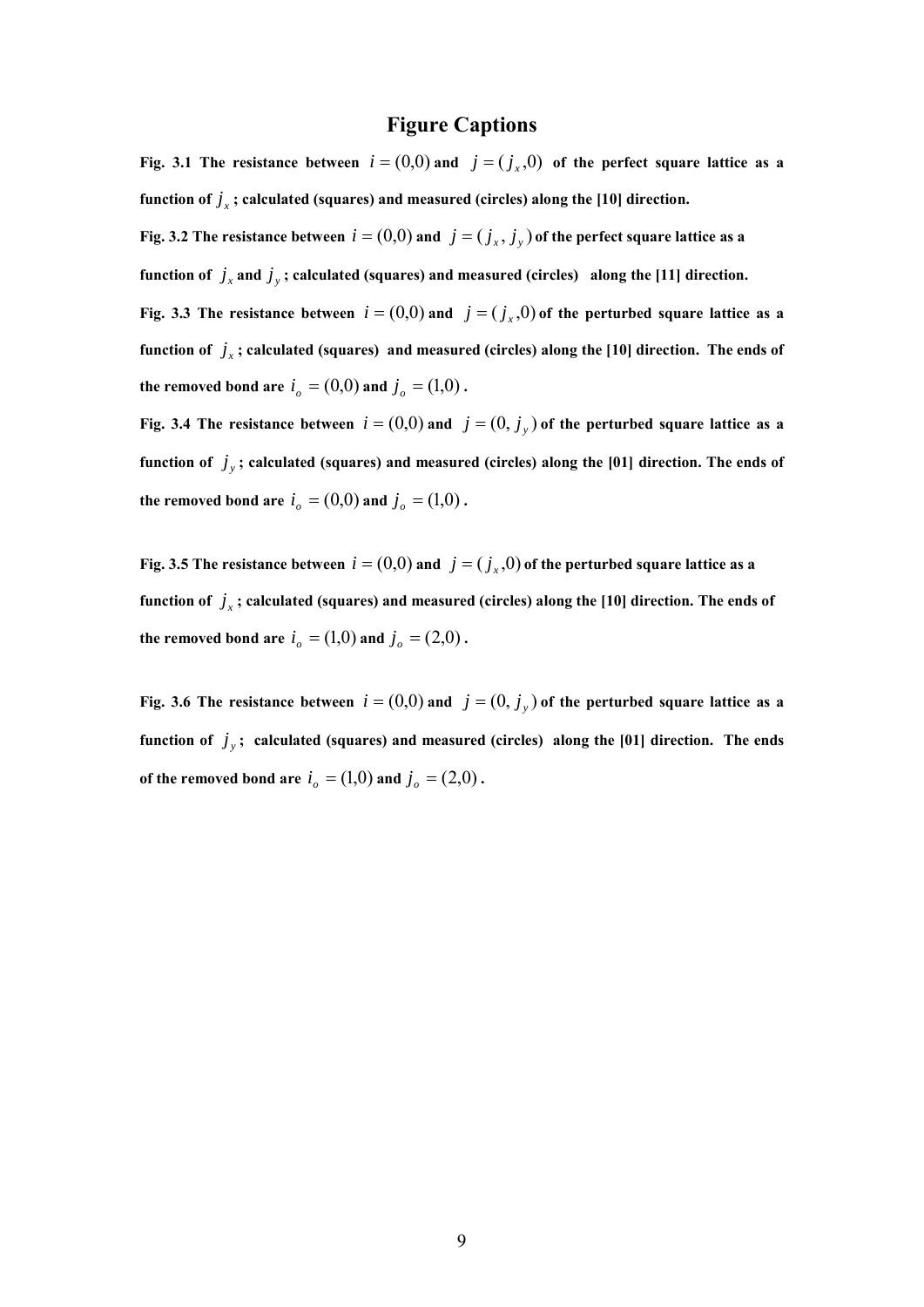

**Fig. 3.1**



**Fig. 3.2**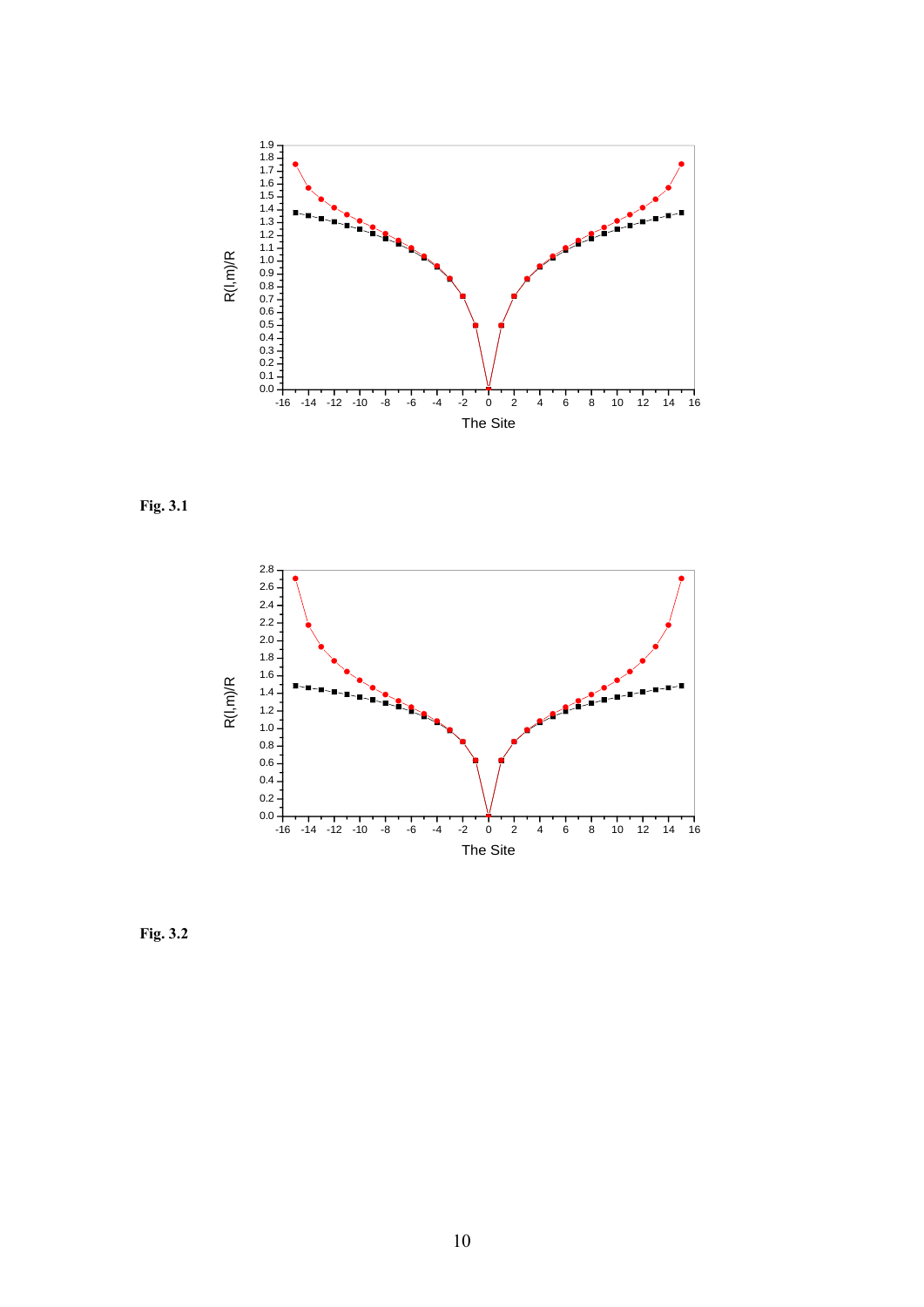





**Fig. 3.4**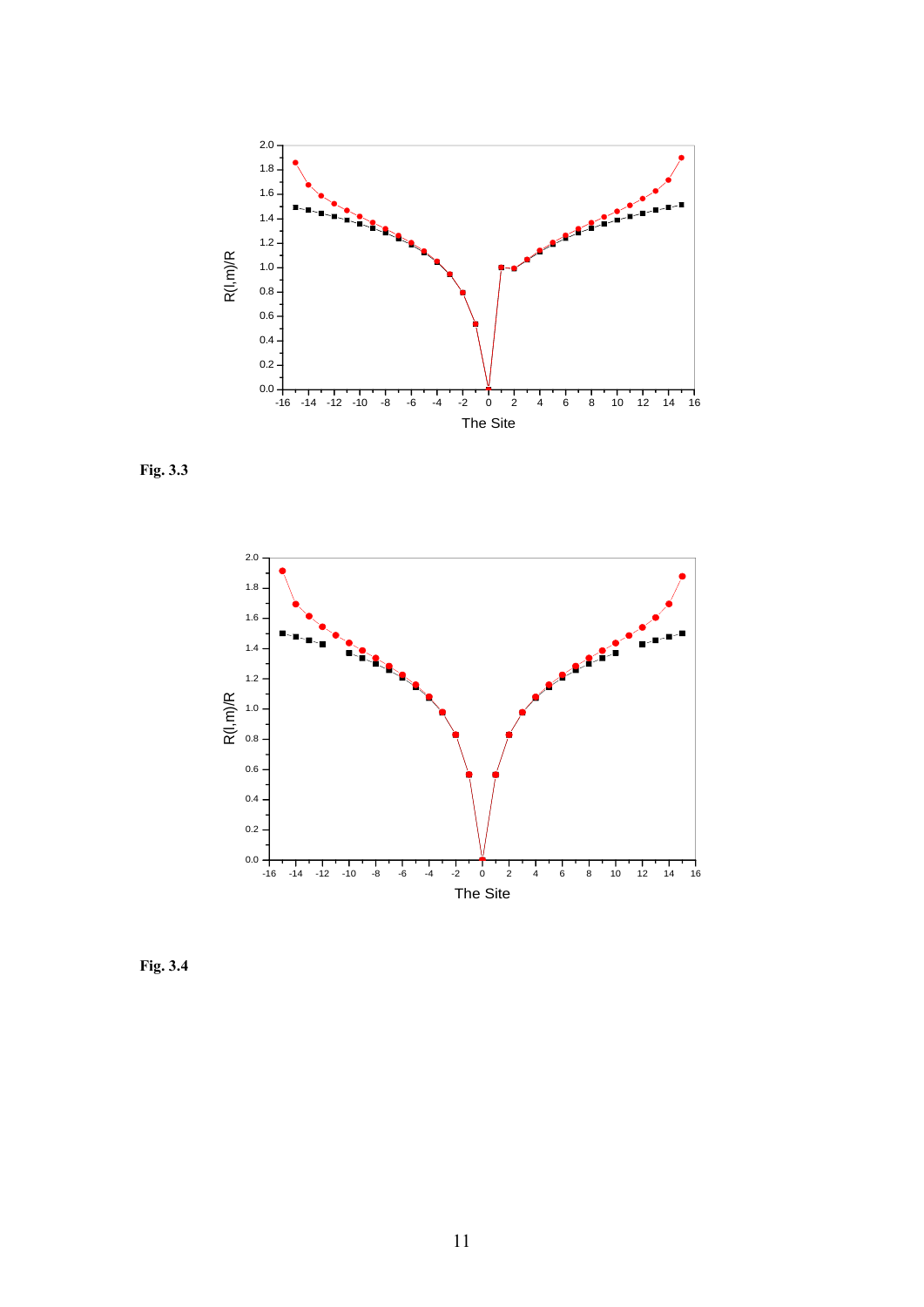





**Fig. 3.6**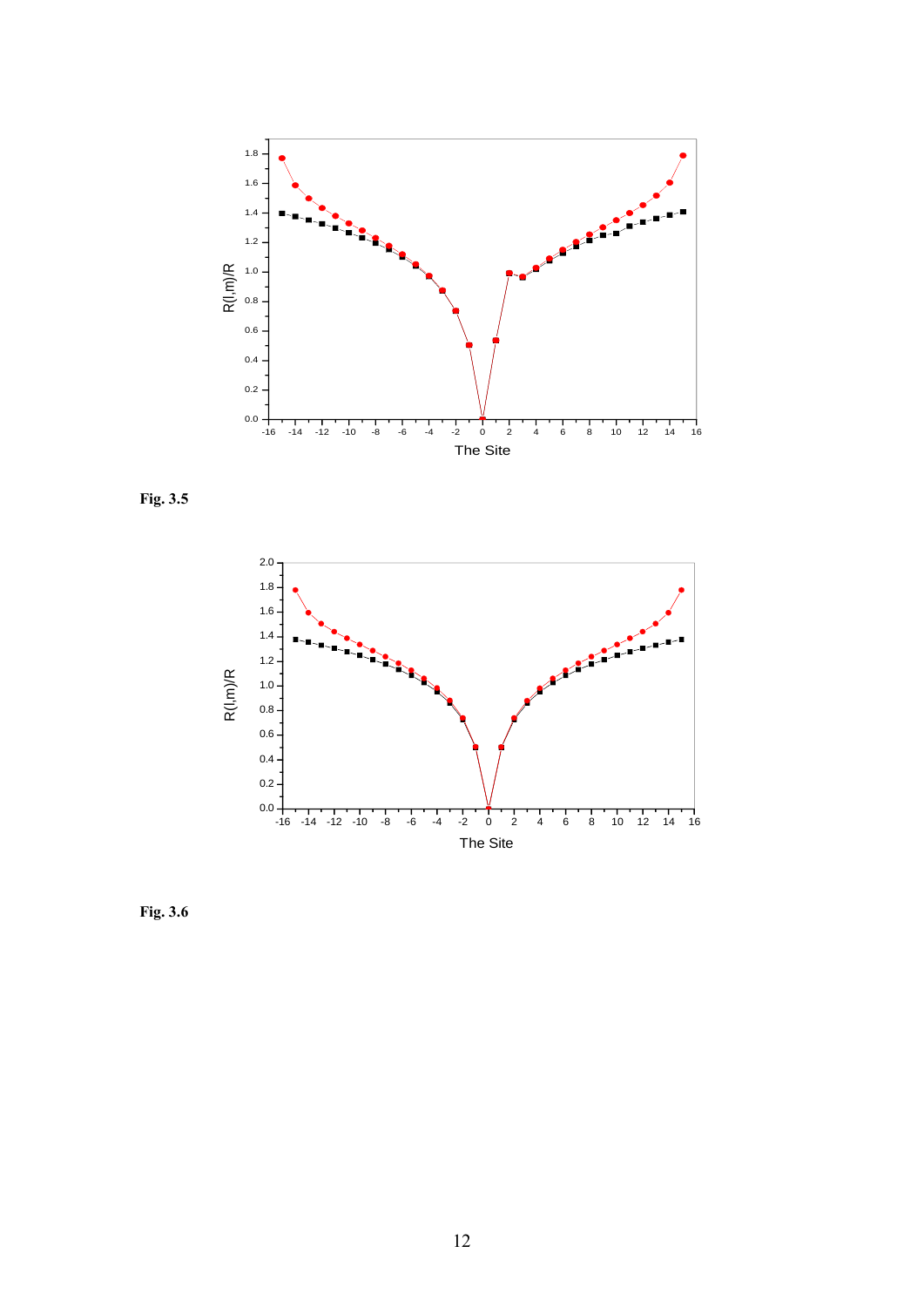# **APPENDIX A**

The LGF for two-dimensional lattice is defined by<sup>11</sup>

$$
G(m, n, t) = \frac{1}{\pi^2} \int_{0}^{\pi} \int_{0}^{\pi} \frac{Cosmx \text{ Cosny}}{t \cdot (\text{Cosx} + \text{Cosy})} dx dy,
$$
 (A1)

Where  $(m, n)$  are integers and t is a parameter.

By executing a partial integration with respect to x in Eq. (A1), we obtained the following recurrence relation <sup>20</sup> :

$$
G'(m+1,n) - G'(m-1,n) = 2mG(m,n),
$$
\n(A2)

where  $G'(m,n)$  expresses the first derivative of  $G(m,n)$  with respect to t. Taking derivatives of Eq. (A2) with respect to t, we obtained recurrence relations involving higher derivatives of the GF.

Putting  $(m,n)=(1,0)$ ,  $(1,1)$ , and  $(2,0)$  in Eq.  $(A2)$ , respectively we obtained the following relations:

$$
G'(2,0) - G'(0,0) = 2G(1,0),
$$
\n(A3)

$$
G'(2,1) - G'(1,0) = 2G(1,1),\tag{A4}
$$

$$
G'(3,0) - G'(1,0) = 4G(2,0). \tag{A5}
$$

For m=0 we obtain $10,21-22$ 

$$
2tG(0,n) - 2\delta_{0n} - 2G(1,n) - G(0,n+1) - G(0,n-1) = 0
$$
\n(A6)

Insert n=0 in Eq.  $(46)$  we find the well-known relation

$$
G(1,0) = \frac{1}{2} [tG(0,0) - 1],
$$
\n(A7)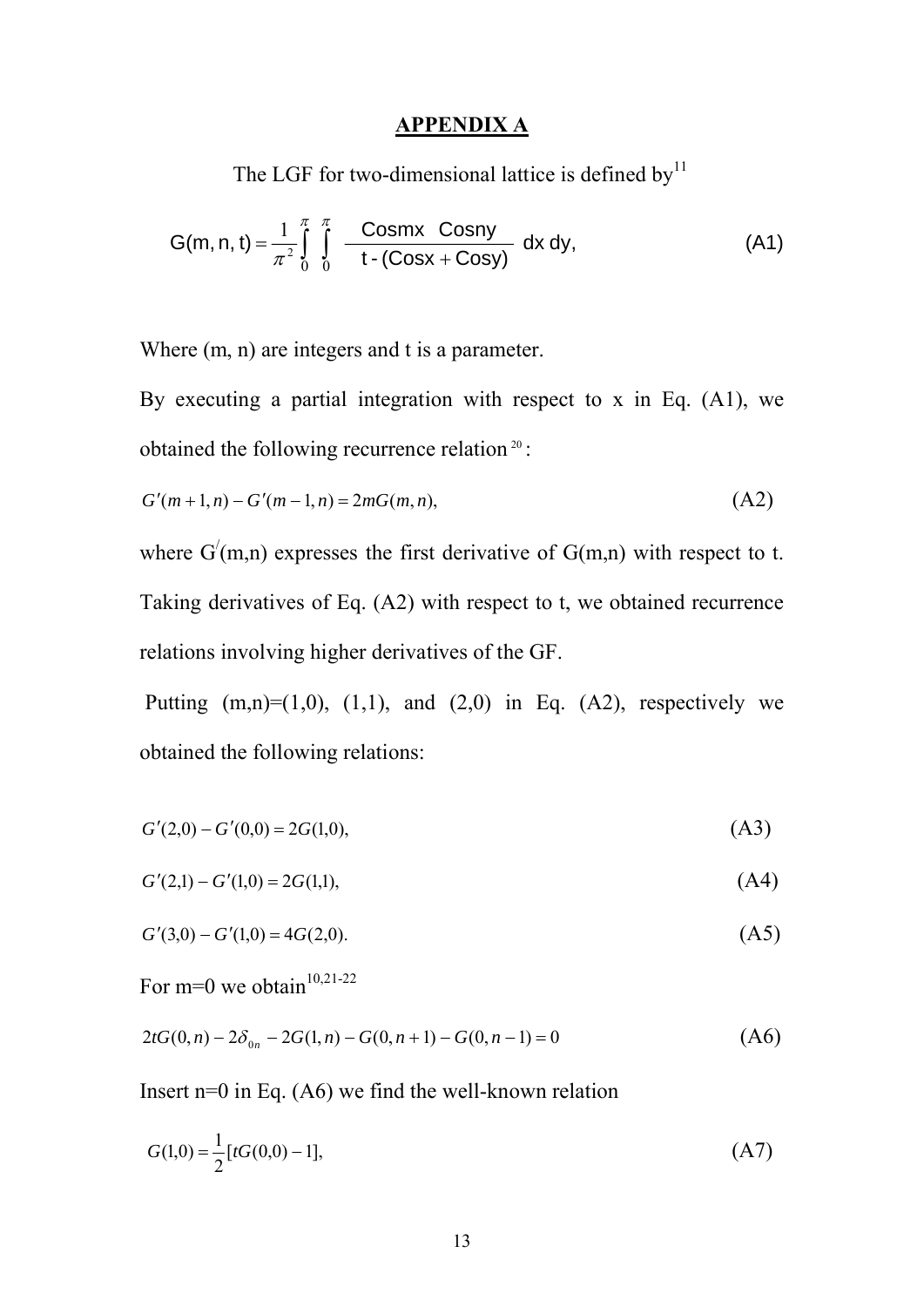for m≠0 we have

$$
G(m+1,n) - 2tG(m,n) + G(m-1,n) + G(m,n+1) + G(m,n-1) = 0,
$$
\n(A8)

Substituting  $(m,n)=(1,0)$ ,  $(1,1)$ , and  $(2,0)$  in Eq.  $(A8)$ , respectively we obtained the following relations:

$$
G(1,1) = tG(1,0) - \frac{1}{2}G(0,0) - \frac{1}{2}G(2,0),
$$
 (A9)

$$
G(2,1) = (t2 - 1)G(1,0) - \frac{t}{2}G(0,0) - \frac{t}{2}G(2,0),
$$
\n(A10)

$$
G(3,0) = \left(\frac{3}{2}t - t^3\right)G(0,0) + 3tG(2,0) - \left(\frac{1 - 2t^2}{2}\right),\tag{A11}
$$

Now, by taking the derivative of both sides of Eq. (A11) with respect to t, and using Eqs. (A3), (A4) and (A5), we obtained the following expressions:

$$
G(2,0) = (4t - t^3)G'(0,0) + G(0,0) - t,
$$
\n(A12)

$$
G(1,1) = \left(\frac{t^2}{2} - 1\right)G(0,0) - \frac{t}{2}(4 - t^2)G'(0,0),\tag{A13}
$$

$$
G(2,1) = \frac{t}{2}(t^3 - 3)G(0,0) - \frac{t^2}{2}(4 - t^2)G'(0,0) - \frac{1}{2},
$$
\n(A14)

$$
G(3,0) = \frac{t}{2}(9 - 2t^2)G(0,0) + 3t^2(4 - t^2)G'(0,0) - (\frac{1 + 4t^2}{2}),
$$
\n(A15)

Again, taking the derivative of both side of Eq. (A12) with respect to t, and using Eqs. (A3) and (A7), we obtained the following differential equation for  $G(0,0)$ :

$$
t(4-t^2)G''(0,0) + (4-3t^2)G'(0,0) - tG(0,0) = 0.
$$
  
Where  $G''(0,0)$  is the second derivative of  $G(0,0)$ . (A16)

By using the following transformations  $G(0,0) = Y(x)/t$  and  $x=4/t^2$  we obtain the following differential equation  $23 - 25$ :